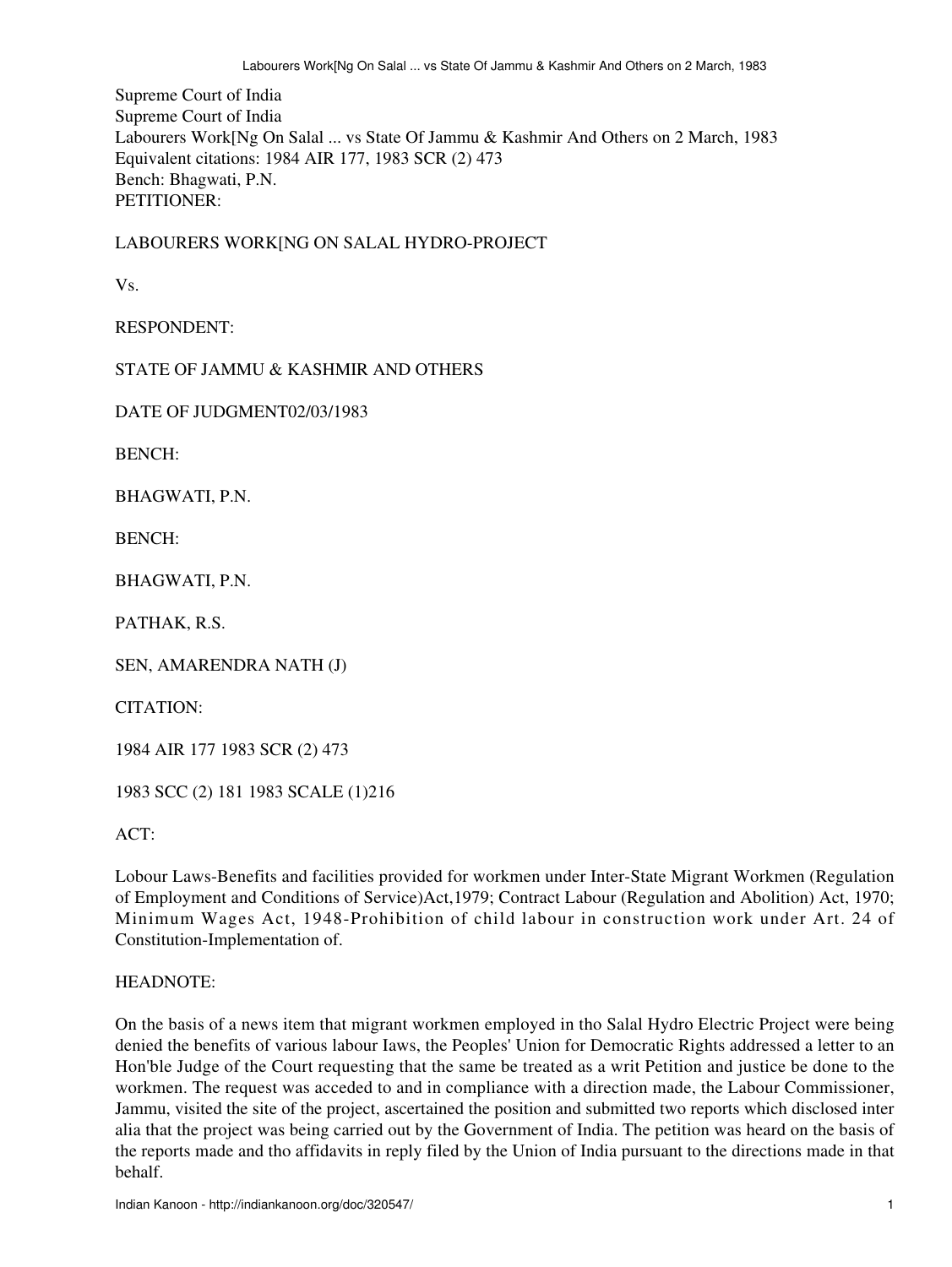The National Hydro Electric Power Corporation which had been entrusted with the execution of the work relating to the project was carrying out certain portions of the work through workmen directly employed by it and had entrusted the remaining portions to several contractors. The contractors, in their turn, were doing a part of the work given to them through workmen directly employed by them while the remaining part had been allotted by them to subcontractors. The Contract Labour (Regulation and Abolition) Act, 1970 being applicable to the establishments pertaining to the project work, the Executive Engineers of the National Hydro Electric Power Corporation having supervision and control over the respective establishments were registered as principal employers and the contractors to whom different portions of the work were entrusted for execution were licensed by the licensing officers appointed by the Central Government but the sub-contractors did not hold any licence. The sub-con-tractors were being called 'piece-wagers' with a view to circumvent the provisions of the Act.

The workmen employed on the project were mostly drawn frorm other states. There was no uniform pattern of employment but so far as Oriya workman were

## 474

concerned they were usually recruited by khatedars from their villages in Orissa and given advances before being taken to the project site. Some Bihari workmen were also found to have received such advances. The contractors and 'piece-wagers' had not provided rest rooms, canteens and washing facilities to the workmen employed by them. The 'piece-wagers' were making payments to workmen like Oriya labourers who were employed in groups, through khatedars and there were complaints of deductions on account of advances made to them, messing charges, etc., although the muster rolls did not reflect the deductions. Payments of wages made by 'piece-wagers' were not being supervised by any authorised representative of the principal employers or of the Central Government and almost fifty per cent of over- time wages earned by workmen was being taken away by khatedars. The provisions of the Inter-State Migrant Workmen (Regulation of Employment and Conditions of Service) Act, 1979 conferring benefits and advantages on workmen were not being implemented. No weekly off day was being allowed in respect of workmen employed by 'piece-wagers. Some minors were also found employed on the project site. The minimum wage fixed for workmen employed on the project was found to be a rupee less than that fixed by the State Government for workmen employed in tho construction industry. Allowing the petition,

 $\boldsymbol{\wedge}$ 

HELD: The Inter-State Migrant Workmen (Regulation of Employment and Conditions of Service) Act, 1979 was enacted with a view to eliminating abuses to which workmen recruited from one State and taken for work to another State were subjected by the contractors, sardars or khatedars recruiting them. The Act and the rules framed thereunder came into force with effect from October 2, 1980 and became applicable to the establishments pertaining to the project work. The Central Government ought to have enforced the provisions contained in ss. 12 to 16 and also those relating to registration of principal employers and licensing of contractors at least. from June, 1982 when the various authorities contemplated under the Act were appointed. The stand taken by the Central Government that the workers had gone to Salal Project for work on their own and therefore, strictly speaking, they were not migrant workmen, cannot be accepted as valid. Oriya workmen recruited by khatedars from their villages in Orissa and brought to the project site for work are lnter-State migrant workmen within the meaning of s. 2 (e) of the Act.

[480-H; 481-F; 482 A-E]

2. Not only a contractor but also a sub contractor who comes within the definition of the term 'contractor in s. 2 (c) of the Contract Labour Regulation and Abolition) Act, 1970 is bound to obtain a licence under sub-s. (I) of s. 12 thereof before he can undertake or execute any work through contract labour. Sections 16 to 21 of the Act read with rs. 41 to 62 provide for making various facilities available to workmen employed by contractors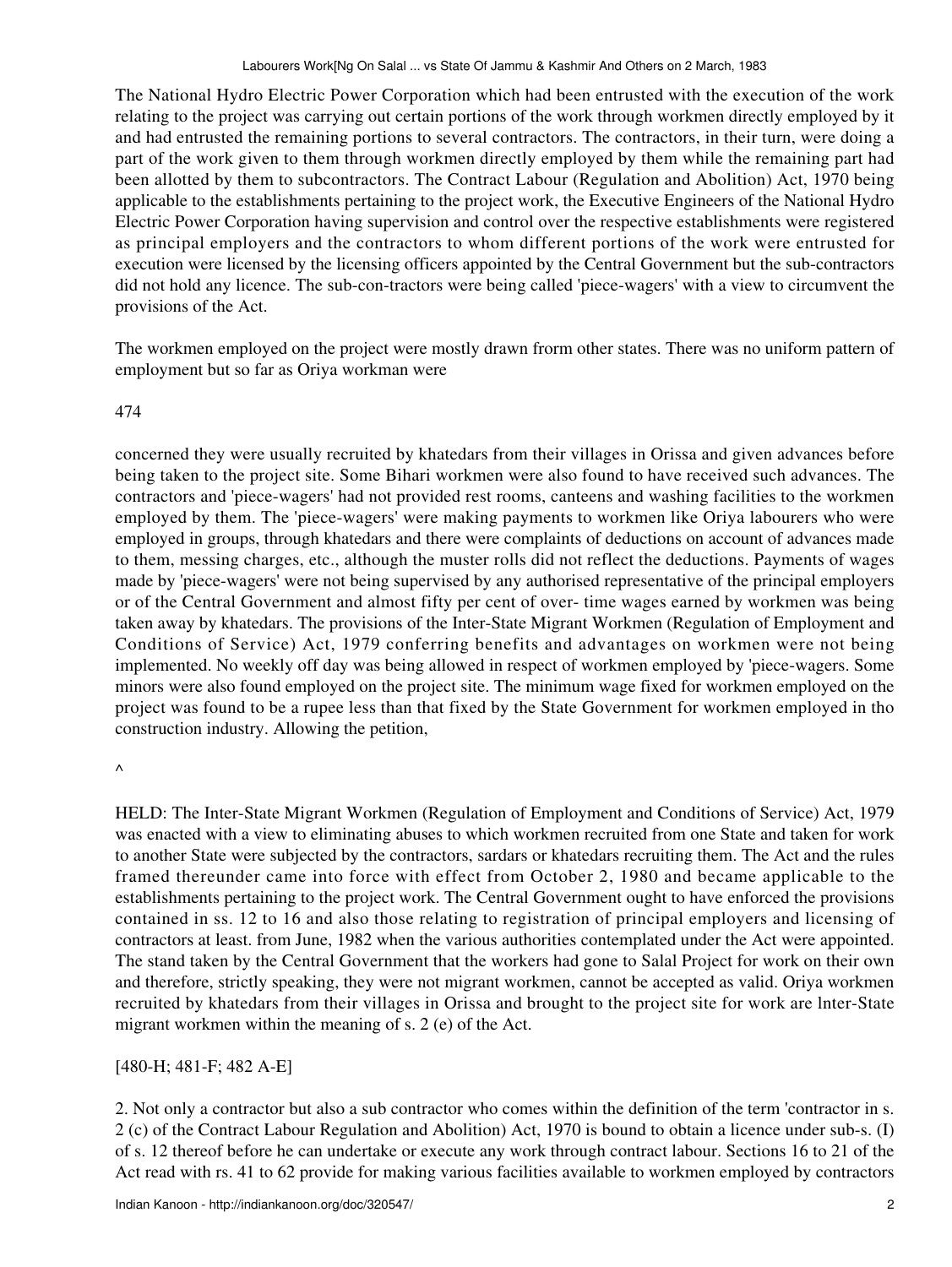for securing their health and welfare and 'piece-wagers' or sub-contractors who are 'contractors' within the meaning of s 2 (c) cannot escape their obligations under these provisions by not applying for a licence under sub-s. (1) of s. 12. In fact, if sub- contractors under

## 475

take or execute any work through contract labour without obtaining a licence under sub-(l) of s. 12, they would be guilty of a criminal offence punishable under 8. 23 or s.

## 24. [483 G; 484 B-D]

3. Sub.s. (2) of s. 21 of the Contract Labour (Regulation and Abolition) Act, 1970 requires that every principal employer shall nominate a representative duly authorised by him to be present at the time of disbursement of wages by the contractor and it shall be the duly of such representative to certify the amount paid as wages in such manner as may be prescribed and under sub-s. (3) of s. 21 it is the duty of the contractor to ensure that disbursement of wages is made in the presence of the authorised representative of the principal employer. Wages due to workmen employed by the 'piece-wagers' or sub-contractors must be paid directly to the workmen without the intervention of khatedars, and no deductions can be made from the wages on account of any advances alleged to have been made by the khatedars to the workmen. [487 C-F] Peoples' Union for Democratic Rights & ors. v. Union of India & ors. (Asiad workers' Case) [1983] I S.C.R. 456, referred to.

4. Under Art. 24 of the Constitution no child below the age of 14 years can be employed in 'construction work' which has been declared to be a hazardous employment in the Asiad Workers' case. This constitutional prohibition must be enforced. The children of construction workers living at or near the project site should be given facilities for schooling and this may be done either by the Central Government itself or if the Central Government entrusts the project work or any part thereof to a contractor, necessary provisions to this effect may be made in the contract with the contractor. [485 G-H; 486 D-G]

Asiad Worker's Case, referred to.

5. There can be no doubt that the minimum rates of wages fixed by the Central Government include the element of weekly day of rest and that no extra wages are legally payable to the workmen for the weekly off days. The complaint made is not that extra wages are not being paid for the weekly off days but that weekly paid off days are not being given to the workmen, meaning thereby that the workmen are required to work even on their weekly paid off days These complaints have to be remedied by the Central Government by taking appropriate action and the only way in which this can be done effectively is by carring out periodically detailed inspections. [488 G-H; 489 A-B] The following directions were made by the Court: (i) The Central Government will at once proceed to identify inter-state migrant workmen employed in the project work and adopt necessary measures for ensuring to them the benefits and advantages provided under the Inter-State Migrant Workmen (Regulation of Employment and Conditions of Service) Act, 1979. [482- F]

(ii) The Central Government will take immediate steps for ensuring that 'piece-wagers or the sub-contractors do not execute any portion of tho project

## 476

work without obtaining a licence under sub-s. (I) of s. 12 of the Contract Labour (Regulation and Abolition) Act, 1970 and that they carry out their obligations under that Act and Rules framed thereunder. It will also take immediate steps for ensuring that canteen, rest rooms and washing facilities are provided by the contractors and piece-wagers' or sub- contractors to the workmen employed by them in accordance with the requirements of ss. 16, 17 and 18(c) read with rs. 41 to 50 and 57. [484 G, 485 D-E]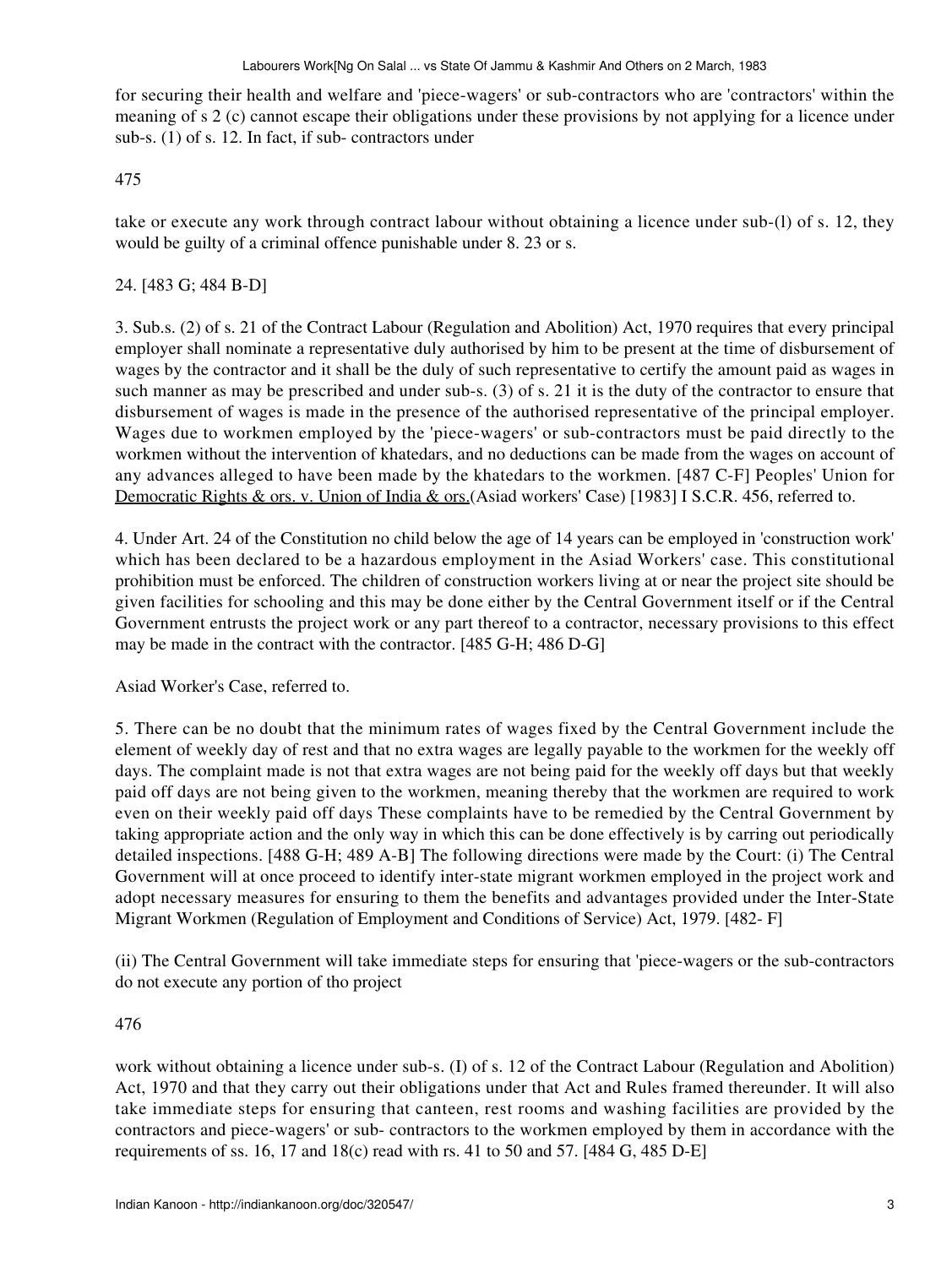(iii) The Central Government will tighten up its enforcement machinery and ensure that thorough and careful inspections are carried out by fairly senior officers at short intervals with a view to investigating whether the labour laws are being properly observed, particularly in relation to the workmen employed either directly or through khatedars by the contractors as well as the 'piece wagers' or sub-contractors. The Central Government must also strictly enforce the requirement that payment of wages particularly to workmen employed either directly or through khatedars by the 'piece-wagers' or sub-contractors is made in the presence of an authorised representative appointed by the National Hydro E1ectric Power Corporation or the Central Government and wages are paid directly to the workmen without the intervention of khatedars and free from any deductions whatsoever, except those authorised by law. When payment of overtime wages is made to the workmen, the Central Government must ask its authorised representative to check-up with reference to the over-time work done by the workmen, whether they are receiving the full amount of over- time wages due to them or any part of it is being taken away by tho khatedar"s, [489 D-H, 490 A-C]

(iv) The Central Government will take note of the anomalous situation in which a workman employed in the Salal Project is getting a minimum wage of only Rs. 91- per day because it is a work which is being carried out by the Central Government whereas a workman employed in construction industry in the State of Jammu and Kashmir would be entitled to Rs. 10/- per day. [490 F-H, 491 A] (v) The Central Government will file an affidavit setting out the steps taken by it in respect of directions (i) to (iii) above within one month from the date of the judgment. [485E, 490 C-D]

# JUDGMENT:

ORlGINAL JURISDICTION: Writ Petition (Crl.) No. 1179 of 1982.

(Under Article 32 of the Constitution of India) Govind Mukhoty for the Petitioner.

Altaf Ahmed, Girish Chahdra and Miss A. Subhashini for the Respondents.

The Judgment of the Court was delivered by

# 477

BHAGWATI, J. The issue of Indian Express dated 26th August A 1982 carried a news item that a large number of migrant workmen from different States including the State of Orissa were working on the Salal Hydro Electric Project in difficult conditions and they were denied the benefits of various labour laws and were subjected to exploitation by the contractors to whom different portions of the work were entrusted by the Central Government. The People's Union for Democratic Rights thereupon addressed a letter to Mr. Justice D.A. Desai enclosing a copy of the news report and requesting him to treat the letter as a writ petition so that justice may be done to the poor labourers working in the Salal Hydro Electric Project. The letter was placed before a Bench of this Court and it was treated as a writ petition and by an order dated 10th September, 1982 this Court directed that the Union of India, the. State- of Orissa, the Labour Commissioner, orissa at New Delhi. the State of Jammu and Kashmir and the Labour Commissioner (J & K) should be shown as respondents to the writ petition and issued notice to the Union of India, the State of Orissa and the Assistant Labour Commissioner of Orissa at New Delhi to show cause against the writ petition. This Court also directed the Labour Commissioner, Jammu to visit the site of the Salal Hydro Electric Project and ascertain (i) whether there are any bonded labourers employed on this project and if so, to furnish their names; (ii) whether there are any migrant workers who have come from other States; (iii) what are the conditions in which the workers are living; and (iv) whether the labour laws enacted for their benefit are being observed and implemented Pursuant to this order made by the Court, the Labour Commissioner Jammu visited the site of the Salal Hydro Electric Project and made an interim report on 11th October, 1982 and this was followed by a final report dated 15th October, 1982. The writ petition there- P after came up for hearing on 3rd November 1982. and on that date, the Court pointed out that the Secretary, Union of India, Ministry of Home Affairs, the State of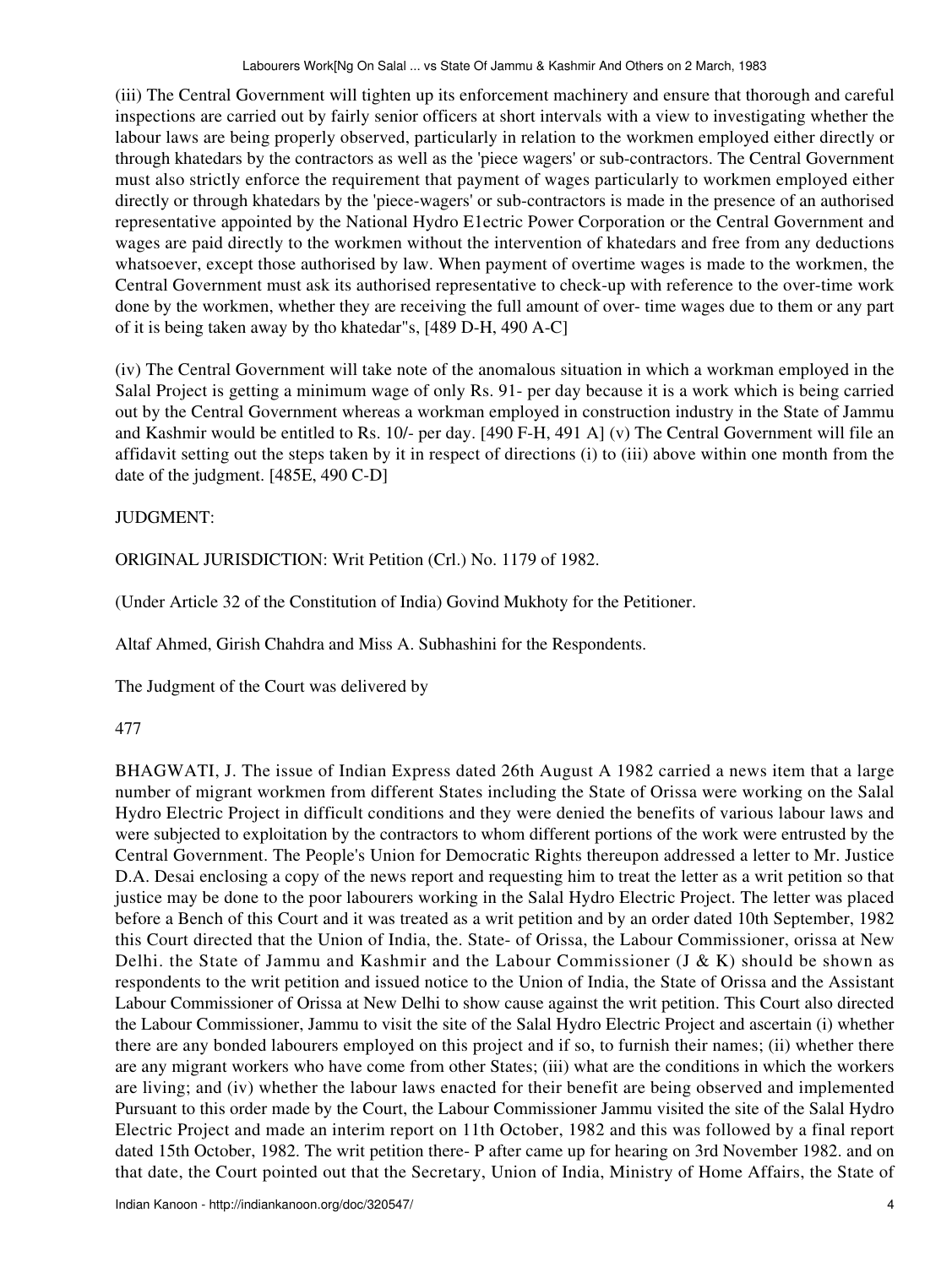Orissa, the Labour Commissioner orissa at New Delhi, the State of Jammu and Kashmir and the Labour Commissioner (J & K) had already been impleaded as respondent Nos. I to S but since the reports made by the Labour Commissioner, Jammu disclosed that the Salal Hydro Electric Project was being carried out by the . Government of India, the Court directed that the Union of India in the Labour Ministry as also the Chief Labour Commissioner (Central) may also be added as respon- 478

dents Nos. 6 and 7 to the writ petition and that notice of the writ petition shall go immediately to them alongwith copies of the two reports. The Court also directed that the Union of India and the Chief Labour Commissioner (Central) should file their affidavit or affidavits within two weeks from the date of the order dealing with the various averments made in the two reports of the Labour Commissioner, Jammu and particularly the final report made by him, since the final report disclosed prima facie that there were certain violations of labour laws committed by the Central Government and the contractors. The Court also directed following its decision given on 18th September 1982 in People's Union for Democratic Rights v. The Union of India(l) that "the Union of India and the Chief Labour Commissioner (Central) shall ensure that hereafter minimum wage is paid directly by the Central Government or the contractors as the case may be, to the workmen employed by them without the intervention of any sub-contractors or jamadars or khatedars and without any deduction whatsoever except such as may be authorised statutorily. The reference to sub-contractors in this order will be confined only to those sub contractors who have not been licenced under the Contract Labour (Regulation and Abolition? Act 1 956 because if any such sub-contractors have been licenced, they would fall within the definition of contractor and would therefore be liable for payment of minimum wage directly to the workers without any deduction. The Union of India and the Chief Labour Commissioner (Central) will also, in the meanwhile, ensure that sections 16 to 19 of the Contract Labour (Regulation and Abolition) Act, 1956 read with the relevant rules made under that Act are complied with, as the same are mandatory and the Central Government is the appropriate authority to enforce the provisions of those' sections." It appears that the Union of India and the Chief Labour Commissioner (Central) were not able to file their affidavit or affidavits within the time granted to them with the result that the time had to be extended twice and ultimately an affidavit dated 14th December, 1982 was made by one H.S. Raju, Deputy Secretary to the Government of India in the Ministry of Labour and Rehabilitation and it was filed in court on behalf of the Union of India. It was on the basis of the two reports made by the Labour Commissioner, Jammu and the affidavit in reply filed by H.S Raju on behalf of the Union of India alongwith certain other documents produced at the hearing that the writ petition was argued before us,

## 479

The Salal Hydro Electric Project is a power project undertaken by the Government of India with a view to increasing the generation of electric power in the country by utilising the waters of river Chenab. It is a gigantic project located near village Salal in Jammu and the Government of India has entrusted it to the National Hydro Electric Power Corporation for execution on 'agency basis'. There are certain portions of the work in connection with the Project which are being executed by the National Hydro Electric Power Corporation itself through workmen directly employed by it, while certain other portions of the work are entrusted to contractors of whom the principal four are Hindustan Construction Company Limited, Gammon India Limited, T.R. Gupta Private Ltd. and Asia foundation Construction Company. These contractors in their turn are doing a part of the work entrusted to them through workmen directly employed by them while a part of the work has been allotted by them to sub-contractors described as 'piece wagers'. The workmen employed by the National Hydro Electric Power Composition, the contractors and the sub-contractors are mostly from other States such as U.P., Bihar and Orissa. There is no uniform pattern of employment in regard to these workmen but so far as Oriya workmen are concerned, they are usually recruited by khatedars from their villages in Orissa and given advances before being taken for work. So also some Bihari workmen were found by the Labour Commissioner (J & K) to have received such advances before coming to the project site. Now the Contract Labour (Regulation and Abolition) Act 1970 (hereinafter referred to as Contract Labour Act) being applicable to the establishments pertaining to the project work, the Executive Engineers of the National Hydro Electric Power Corporation having supervision and control over the .respective establishments are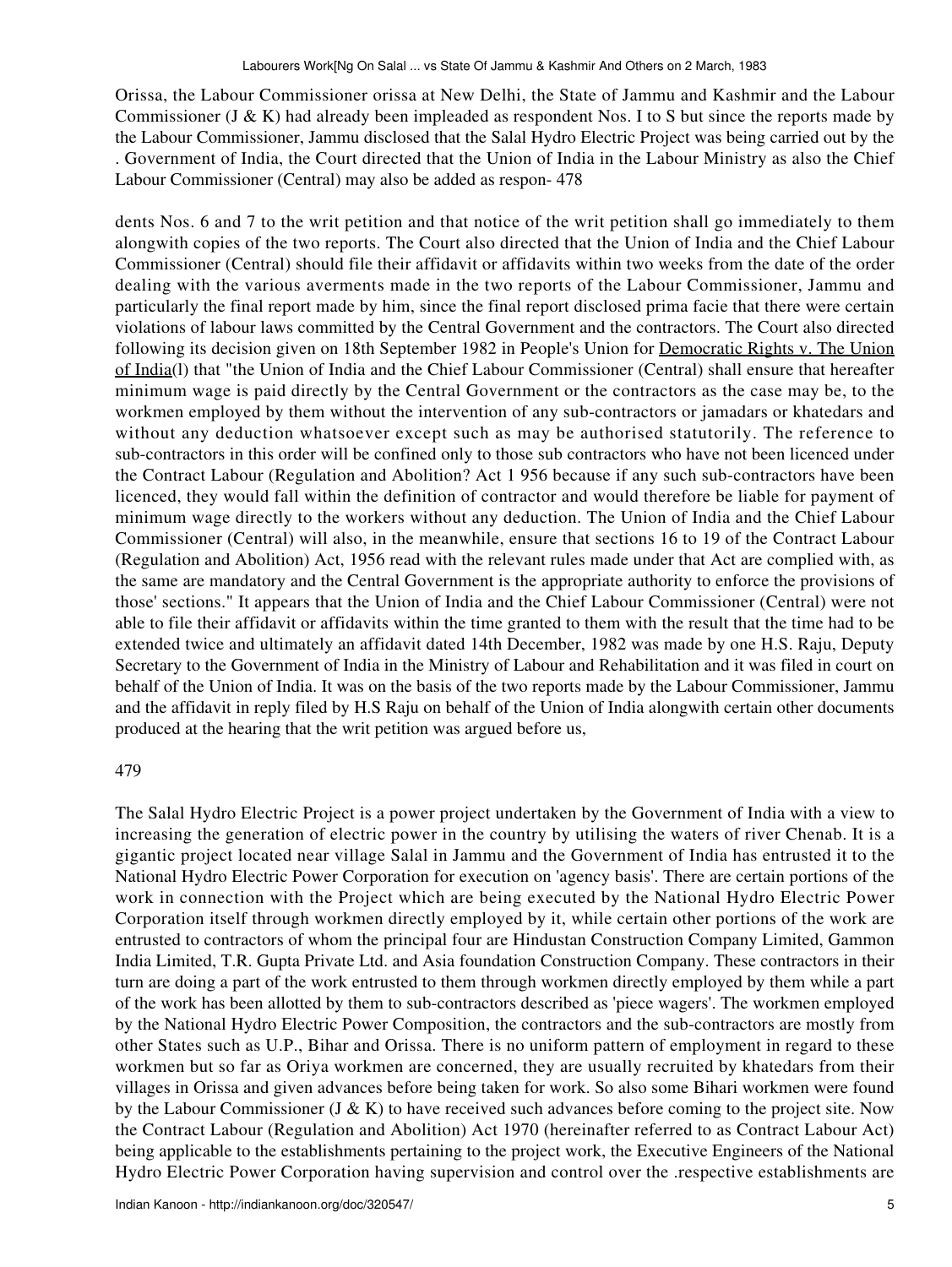registered as principal employers and the contractors to whom different portions of the work are entrusted for execution are licensed under the provisions of that Act. Since the project work is being carried on by or under the authority of the Central Government. the Central Government is the appropriate Government in relation to the establishments pertaining to the project work and the contractors are licensed by the Licensing officers appointed by the Central Government. The sub-contractors to whom different portions of the work are entrusted by the contractors, however, do not hold any licence, through they fall within the definition of the word 'contractor' in clause (c) of section 2 of the Contract labour (Regulation and Abolition) Act 1970 and it is pre- 480

cisely in order to circumvent the provisions of the Contract Labour(Regulation and Abolition) Act, that they are called "piece wagers' instead of sub-contractors. The project work is thus carried out by workmen employed by the National Hydro Electric Power Corporation or by contractors licensed under the provisions of the Contract Labour (Regulation and Abolition) Act or by sub-contractors who are euphemistically described as 'piece wagers'.

The question raised in this writ petition is whether the workmen employed in the project work are ensured the rights and benefits provided to them under various labour laws such as Contract Labour (Regulation and Abolition) Act, 1956, the Minimum Wages Act, 1948 and the Inter State Migrant Workmen (Regulation of Employment and Conditions of Service) Act. 1979. So far as the Inter State Migrant Workmen (Regulation of Employment and Conditions of Service Act, 1979 (hereinafter referred to as the Inter State Migrant Workmen Act) is concerned, the final report of the Labour Commissioner (J & K) clearly shows that its provisions have not beeen implemented at all and the workmen are denied many of the benefits and advantages provided under it. This statement in the final report of the Labour Commissioner (J&K) is not denied on behalf of the Union of India in the affidavit in reply made by H.S. Raju, Deputy Secretary to the Government of India, Ministry of Labour and Rehabilitation and the only explanation offered is that the lnter State Migrant Workmen Act though passed in 1979 did not come into force until 2nd October 1980 and the relevant notifications appointing various authorities under that Act were issued only in June, 1982 and that was the reason why "no action could be taken by the officers of CRM earlier". It is also averred in the affidavit in reply that "most of the workers from other States have gone to Salal Project for work OD their own and are therefore strictly speaking not migrant workmen" within the meaning of the definition of that term contained in the Inter State Migrant Workmen Act. We do not think that this justification given in the affidavit in reply for not ensuring the benefits and facilities provided under the Inter State Migrant Workmen Act to atleast some of the workrnen and particularly Oriya workmen can be accepted as valid. lt is clear- from the Statement of objects and Reasons that the Inter State Migrant Workmen Act was enacted with a view to eliminating abuses to which workmen recruited from one State and taken for work to another State were subjected by the contractors, sardars or khatedars recruiting them. The mal- 481

practices indulged in by the contractors, sardars or khatedars in A regard to workmen recruited by them for work outside their State may be found briefly summarised as follows in the Statement of objects and Reasons: "Though the Sardars promise at the time of recruit ment that wages calculated on piece rate basis would be settled every month, the promise is not usually kept once the worker comes under the clutches of the contractor, he takes him to a far-off place on payment of railway fare only. No working hours are fixed for these workers and they have to work on all the days in a week under extremely bad working conditions. The provisions of the various labour laws are not being observed in their case and they are subjected to various malpractices."

It was felt that since Inter State migrant workmen are generally illiterate and unorganised and are by reason of their extreme poverty, easy victims of these abuses and malpractices, it was necessary to have a comprehensive legislation with a view to securing effective protection to Inter State migrant workmen against their exploitation and hence the Inter State Migrant Workmen Act was enacted. This Act received the assent of the President on 11th June, 1979 but it was brought into force only on 2nd October 1980 by a notification issued under section J sub-section (3). The Inter state Migrant Workmen (Regulation of employment and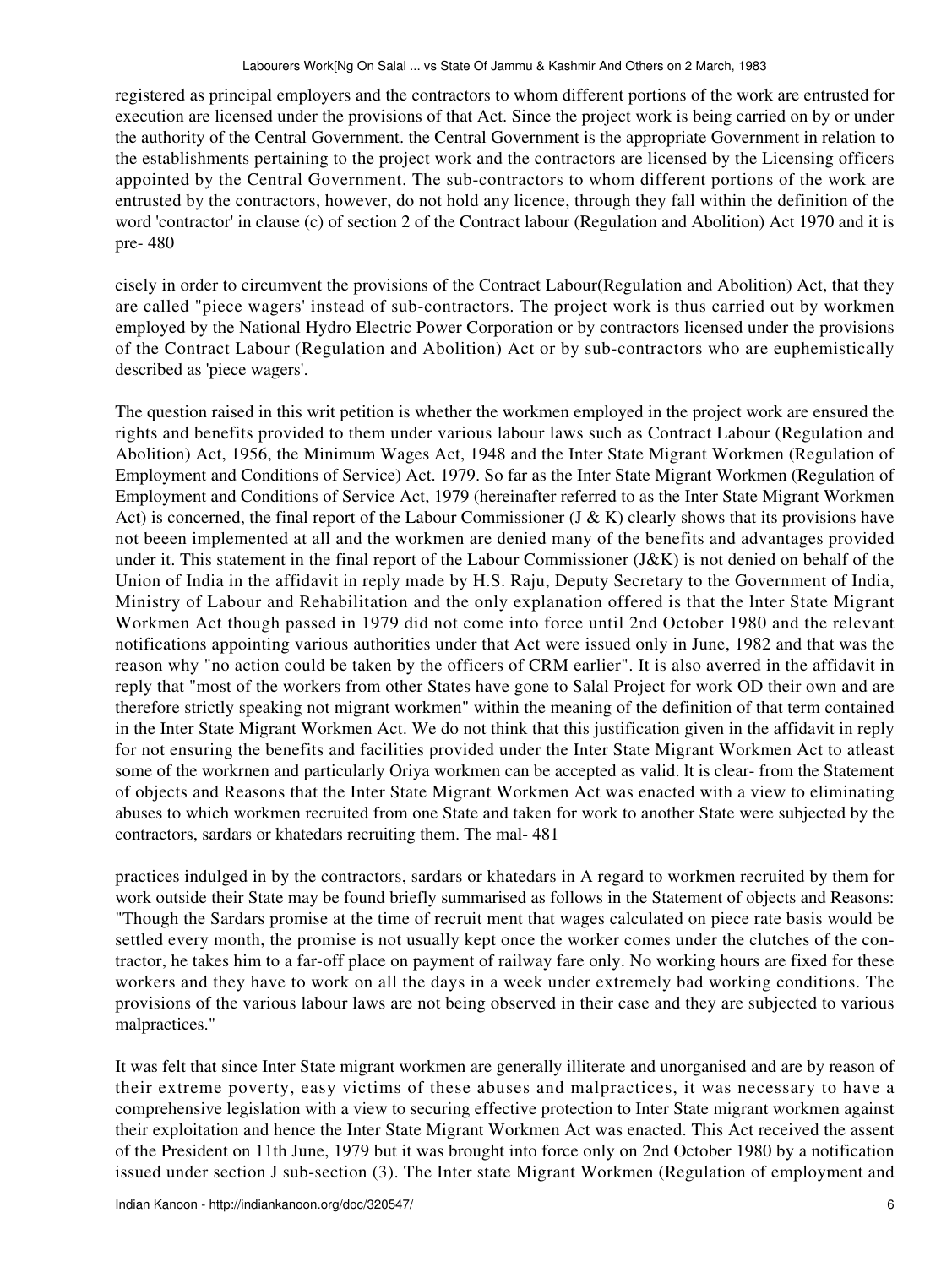Conditions of Service) Rules 980 (hereinafter referred to as the Central p Inter State Migrant Workmen Rules) were also made by the Central Government and brought into force with effect from 2nd October 1980. But, unfortunately, through the Inter State Migrant Workmen Act and the Central Inter State Migrant Workmen Rules came into force from 2nd October, 1980, the bureaucratic appratus for implementing the provisions contained in the Act and theP Rules wls not set up by the Central Government for a period of more than 20 months and it was only in the month June. 1982 that the Central Gnvernment appointed various authorities such as Registered ol1icers, Licensing officers and [nspeclors.Lven so we fail to see why the obligations of contractors set out in section l2 and wages, welfare and other facilities provided in jsections 13 to l(i of the Inter State Migrant Workmen Act could

### 482

not be made available to Inter State migrant workmen employed in the project work and the Central Government as the appropriate Government could not enforce the saLne from and after 2nd october 1980. When the Act aod the Rules came into force with effect from 2nd october, 1980, the provisions contained in s. 12 and ss. 13 to 16 became clearly applicable to the establishments pertaining to the, project work and there was no justification for the Central Government to delay any longer the implementation of these provisions in, so far as Inter State migrant workmen were concerned. The Central Government in any event ought to have enforced the provisions relating to registration of principal employers and licensing of contractors as also the provisions set out in s. 12 and ss. 13 to 16 from June, 1982 when the various authorities contemplated under the Act were appointed by the Central Government. We do not think the Central Government can escape its obligation to enforce the provisions of the Inter State Migrant Workmen Act on the plea that there are no later State migrant workmen employed in the project work The final report of the Labour Commissioner (J & KJ clearly shows that Orriya workmen employed on the project site were recruited by khatedars from their villages in Orissa and brought to the project site for work and they would clearly be Inter State migrant workmen within the definition of that term clause (e) of section (2) of the Inter State Migrant Workmen Act. We would therefore direct the Central Government to take immediate steps for enforcement of the provisions of the Inter State Migrant Workmen Act in regard to Inter State migrant workmen employed is the project work. The Central Government will at once proceed to identify 'Inter State migrant workmen' from amongst the workmen employed in the project work and adopt necessary measures for ensuring to them the benefits and advantages provided under the inter State Migrant Workmen Act. We would like the Central Government to file as affidavit within one month from today setting out what steps have been taken for securing implementation of the provisions of the enter State Migrant Workmen Act at the project site whether the executive engineers of the Central Government or the National Hydro Electric Power Corporation have been registered as principal employers under section 4 and the contractors, sub contractors or 'piece wagers', khatedars and sardars have been licensed under section 8, whether the contractors and sub-contractors or piece wagers are carrying out the obligations imposed upon them under section 12 and whether wages and allowances stipulated in sections 13. 14 and 15 and other facilities provided in section 16 are being

#### 483

made available to the inter State migrant workmen employed in the project work.

That takes us to the question whether the provisions of the Minimum Wages Act and the Contract Labour Act are being followed in relation to the workmen employed on the project site. But before we consider this question, we may point out that, in regard to the suggestion made in the writ petition that there are amongst the Oriya workmen bonded labourers who are forced to provide labour by the khatedars who have recruited them, the final report of the Labour Commissioner (J & K) points out that. "by and large there is no evidence of any worker having been detained and not allowed to go home against his wish" and "there is no bonded labourer in the project whether the employment is direct or through the contractors or sub-contractors". We must therefore proceed on the basis that there is no violation of the provisions of the Bonded Labour System (Abolition) Act, 1976. But so far as the Minimum Wages Act and the Contract Labour Act are concerned, the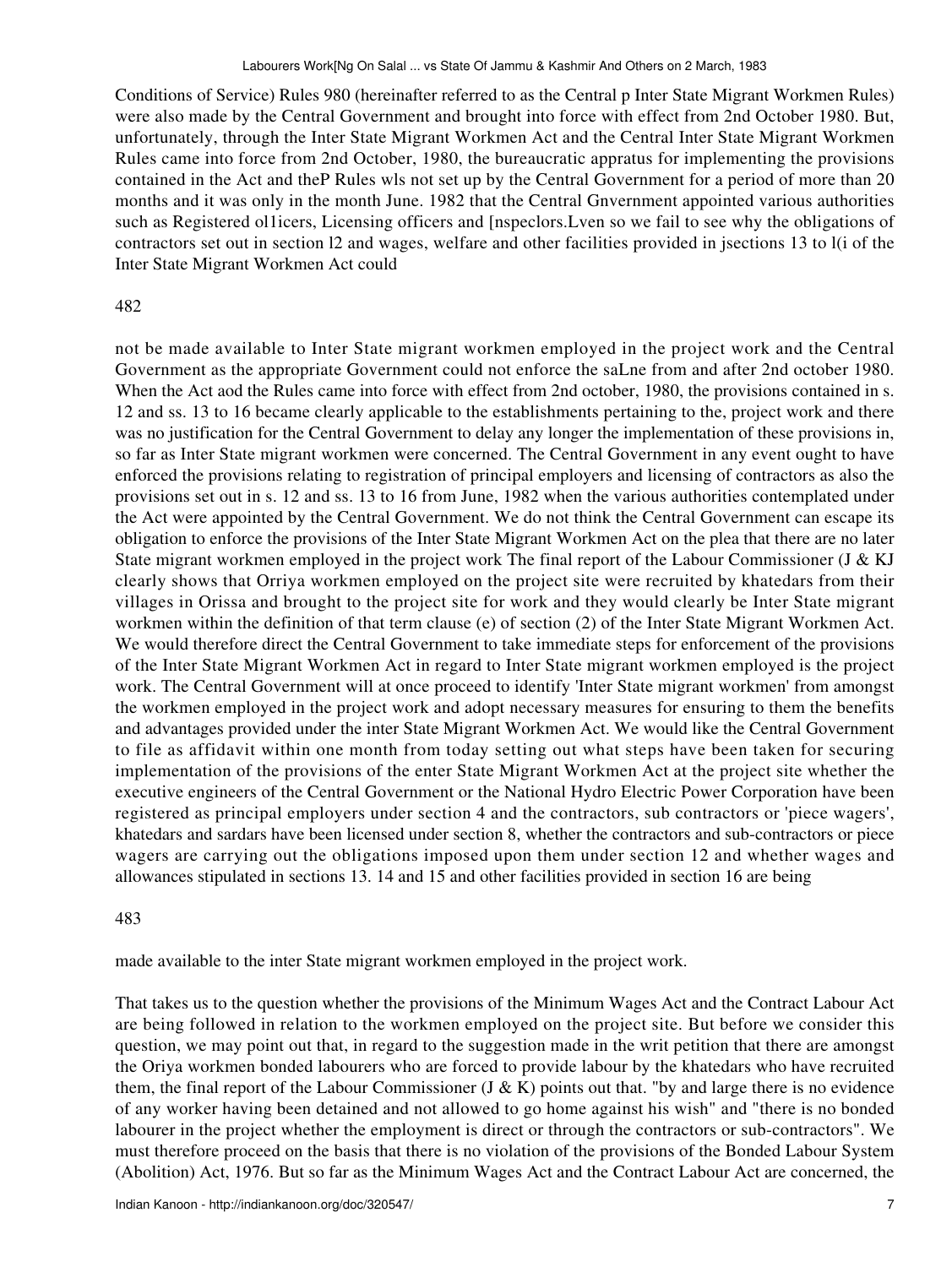report of the Labour Commissioner (J and K) does reveal that there are violations of the provisions of these two statutes. Section 2 clause (c) of the Contract Labour Act defines "contractor" in relation to an establishment, to mean "a person who undertakes to produce a given result for the establishment, other than a mere supply of goods or articles of manufacture to such establishment, through contract labour or who supplies contract labour for any work of the establishment and included a "sub- contractor." (emphasis supplied). Section 12 sub-section (1) then proceeds to enact that with effect from such date as the appropriate Government may, by notification in the official Gazette, appoint, no contractor to whom this Act applies, shall undertake or execute any work through contract labour except under and in accordance with a' licence issued in that behalf by the licensing officer. It is therefore clear that not only a contractor but also a sub-contractor who comes within the definition of the term 'contractor' in section 2 clause (e) is bound to obtain a licence under section 12 subsection (1) before he can undertake or execute any work through contract labour. Now according to the final report of the Labour Commissioner (J & K), the contractors at the project site have undoubtedly obtained the requisite licence under section 12 sub-section (1) but the 'piece wagers' who are really nothing but sub- contractors, have-not cared to obtain such licence and yet they have undertaken and are executing portions of the project work entrusted to them by the contractors, through work

#### 484

men employed by them either directly or through khatedars. This is clearly in violation of the prohibition enacted in section 12 subsection (1). It is obvious that the object of the 'piece wagers' or the sub-contractors in not applying for a licence under section 12 sub-section (I) is to evade their obligations under sections 16 to 21 read with Rules 41 to 62 of the Contract Labour (Regulation and Abolition) Central Rules. 1971 hereinafter. referred to as the Contract Labour Central Rules) and to render these provisions difficult of application in relation to the Sections 16 to 21 read with Rules 41 to 62 provide for making various facilities available to workmen employed by contractors for securing their health and welfare and 'piece wagers' or subcontractor who are 'contractors' within the meaning of that term in section 2 clause (c) cannot escape their obligations under these provisions by not applying for a licence under section 12 sub-section (1). In fact, if subcontractors undertake or execute any work through contract labour without obtaining a licence under section 12 sub- section (1), they would be guilty of a criminal offence punishable under section 23 or section 24. We would therefore direct the Central Government as the enforcing authority to take immediate steps for ensuring that the 'piece wagers' or sub-contractors do not execute any portion of the project work without obtaining a licence under sec. 12 sub-section (I) and that they carry out their obligations under sections 16 to 21 read with Rules 41 to 62. Of course, if the contractors who have employed 'piece wagers' or sub- contractors have provided the facilities set out in sections 16 to 21 read with Rules 41 to 62 not only to the workmen employed directly by them but also to the workmen employed by the 'piece wagers' or sub-contractors, nothing more may remain to be done by the 'piece wagers' or sub-con-tractors. But there can be no doubt that the 'piece wagers' sub- contractors are equally responsible for implementing the provisions contained in these sections. The Central Government will in the report to be submitted by it on or before state whether the 'piece wagers' or sub-contractors have obtained the requisite licence under section 12 sub- section (1) or they are executing the portion of the project work entrusted to them without obtaining such licence and whether the provisions set out in sections 16 to 21 read with Rules 41 to 62 are being implemented in relation to the workmen employed by the 'piece wagers' or subcontractors. The final report of Labour the Commissioner (I&K) also points out that whereas the National Hydro Electric Power Corporation

#### 485

has provided canteens and rest rooms to its workmen as required A by sections 16 and 17 of the Contract Labour Act and Rules 41 to 50 of the Contract Labour Central Rules, the contractors and 'piece wagers' or sub-contractors have not provided such canteens and rest rooms in breach of their obligations under these provisions. It is also mentioned in the final report of the Labour Commissioner (J & K) that adequate washing facilities are not provided at work sites, though there is clearly as obligation on the contractors and 'piece wagers' or sub-contractors to do so under clause (c) section 18 read with Rule 57. The Central Government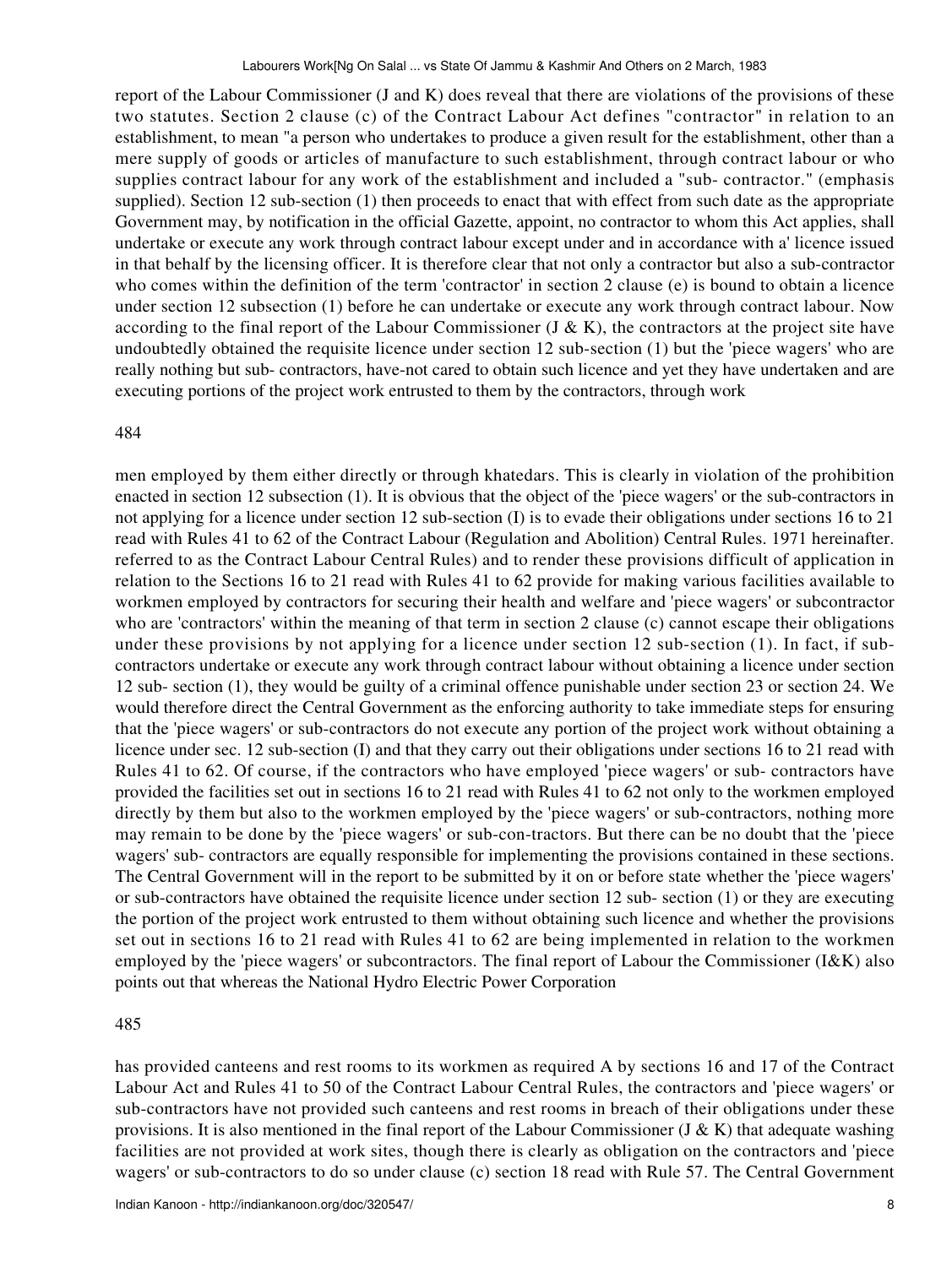has, in the affidavit in reply made on its behalf by H. S. Raju stated rather half heartedly that facilities for canteens are reasonably made but conceded that "as canteens provided by the contractors are not of the prescribed specifications action has been taken by the Regional Labour Commissioner for prosecution of the contractors for their failure to provide canteens with specified specifications". We would therefore direct the Central Government to take immediate steps for ensuring that canteens, rest rooms aud washing facilities are provided by the contractors and 'piece wagers' or sub-contractors to the workmen employed by them in accordance with the requirements of sections 16, 17 and 18, clause (c) read with Rules 41 to 50 and 57 and the Central Government will make a report to this Court on or before 30th April, 1983 setting out what steps have been taken for securing implementations; of these provisions and whether these provisions have been complied with by the contractors and 'piece-wagers' or sub-contractors. So far as medical facilities are concerned, we are glad to know that according to the final report of the Labour Commissioner (J & K), adequate medical care is provided to the workmen employed on the project site. It is pointed out in the final report of the Labour Commissioner (J & K) that some minors were found to have been employed on the project site but the explanation given was that "these minors accompany make members of their families on their own and insist on getting employed". This Court has pointed out in its judgment in the Asiad Workers case(l) that construction work is a hazardous employment and therefore under Article 24 of the Constitution, no child below the age of 14 years can be employed in construction work. We are aware that the problem of child labour is a H

#### 486

difficult problem and it is purely on account of economic reasons that parents often want their children to be employed in order to be able to make two ends meet. The possibility of augmenting their meagre earnings through employment of children is very often the reason why parents do not send their children to schools and there are large drop outs from the schools. This is an economic problem and it cannot be solved merely by legislation. So long as there is poverty and destitution in this country, it will be difficult to eradicate child labour. But even so an attempt has to be made to reduce, if not eliminate the incidence of child labour, because it is absolutely essential that a child should be able to receive proper education with a view to equipping itself to become a useful member of the society and to play a constructive role in the socioeconomic development of the country. We must concede that having regard to the prevailing socioeconomic conditions, it is not possible to prohibit child labour altogether and in fact, any such move may not be socially or economically acceptable to large masses of people. That is why Article 24 limits the prohibition against employment of child labour only to factories, mines or other hazardous employments Clearly, construction work is a hazardous employment and no child below the age of 14 years can therefore be allowed to be employed in construction work by reason of the prohibition enacted in Article 24 and this constitutional prohibition must be enforced by the Central Government. The Central Government would do well to persuade the workmen to send their children to a nearby school and arrange not only for the school fees to be paid but also provide, free of charge, books and other facilities such as transportation. We would suggest that whenever the Central Government undertakes a construction project which is likely to last for some time, the Central Government should provide that children of construction workers who are living at or near the project site should be given facilities for schooling and this may be done either by the Central Government itself or if the Central Government entrusts the project work or any part thereof to a contractor, necessary provisions to this effect may be made in the contract with the contractor. That takes us to the question whether wages are being paid to the workmen in accordance with the provisions of the relevant statutes. The final report of the Labour Commissioner (J & K) agrees that there is hardly any irregularity in so far as payment of wages to the 487

workmen employed by the National Hydro Electric Power Corporation and the contractors is concerned but points out that in case of workmen employed by the 'piece wagers' or sub-contractors, payment of wages is made directly only to those workmen "who are employed individually" and to other workmen, like Oriya labourers who are employed in groups, wages are paid through khatedars and in this latter case, there are complaints of deductions by khatedars on account of advances made to the workmen in their native places,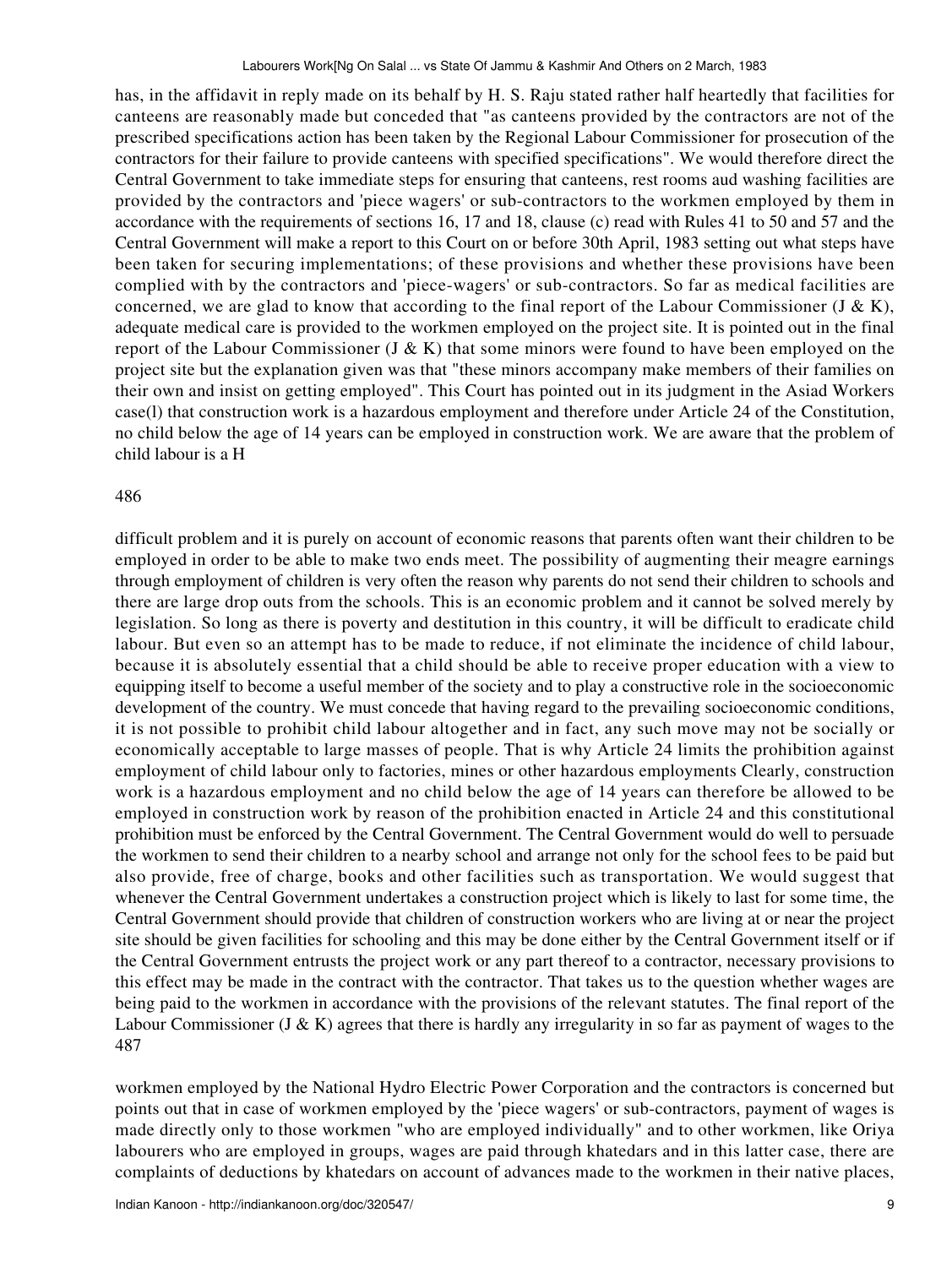messing charges etc., though "the muster rolls prepared and maintained do not reflect the deductions." Now this Court has held in Asiad Workers case (supra) that the minimum wages must be paid to the workmen directly without any deductions save and except those authorised by the statute. Wages due to the workmen employed by the 'piece wagers' or sub contractors must therefore be paid directly to the workmen without the interventation of khatedars, and no deductions can be made from the wages on account of any advances alleged to have been made by the khatedars to the workmen. If there are any advances repayable by the workmen to the khatedars or any messing charges are to be paid, they may be paid by the workmen to the khatedars after they receive the full amount of wages due to them from the 'piece wagers' or sub-contractors. But on no account can any deductions be made from such wages and they must be paid to the workmen directly without the intervention of any middleman. Moreover, section 21 sub-section (2) of the Contract Labour Act - requires that every principal employer shall nominate a representative duly authorised by him to be present at the time of disbursement of wages by the contractor and it shall be the duty of such representative to certify the amount paid as wages in such manner as may be prescribed and under sub-section (3) of section 21, it is the duty of the contractor to ensure that disbursement of wages is made in the presence of the authorised representative of the principal employer. It is stated in the final report of the Labour Commissioner (J&K) that this statutory obligation under sub sections (2) and (3) of section 21 is also not carried out and so far as the workmen employed by the 'piece wagers' or sub-contractors are concerned, payment of G wages to them is Dot supervised by any authorised representative of the contractors or the National Hydro Electric Power Corporation or the Central Government nor is the payment of wages made in the presence of such authorised representative and the workmen are left to the mercy of the 'piece wagers' or sub-contractors and their staff. This statement is, of course, disputed in the affidavit is reply filed on behalf of the Central Government but we have our own doubts

#### 488

whether this denial is well founded of the requirement of sub-sections (2) and (3) of section 21 is strictly carried out and payment of wages to the workmen employed by the 'piece wagers' or sub-contractors is made in the presence of an authorised representative of the National Hydro Electric Power Corporation of the Central Government, there is no reason why the workmen should complain to the Labour Commissioner (J & K) in regard to payment of wages because in that event they would he receiving their full wages directly from the 'piece wagers' or sub-contractors without the intervention of khatedars and free from any deductions whatsoever Moreover it is also pointed out by the Labour Commissioner (J & K) in his final report that over-time wages earned by workmen are not received by them in their entirety and almost 50 per cent is taken away by khatedars but the muster sheets do not reflect the correct position and "are treated as mere formality". The Central Government has not dealt specifically with this complaint in its affidavit in reply beyond merely denying that over-time wages are not paid. It may be noted that this complaint has been made by the Labour Commissioner (J  $\&$  K) after making a full and detailed enquiry from the workmen employed by the 'piece wagers' or sub-contractors and there is no reason why these workmen should have given false information to the Labour Commissioner (J & K) or the Labour Commissioner (J & K) should have made a statement in his final report which was not borne out by the enquiry made out by him. The Labour Commissioner (J&K) also states that according to the information gathered by him from the workmen, he found that no weekly off day is allowed to the workmen "except in case of labour directly employed by the National Hydro Electric Power Corporation or other contractors". The Central Government in its affidavit in reply has denied that the workmen are not being granted weekly off day with wages and pointed out that the minimum rates of wages fixed by the Central Government are inclusive of the element of weekly day of rest and no extra wages are legally payable to the workmen under the Minimum Wages Act. Now there can be no doubt that the minimum rates of wages fixed by the Central Government include the element of weekly day of rest and that no extra wages are legally payable to the workmen for the weekly off days. But the complaint made in the final report of the Labour Commissioner  $(J & g; K)$  is not that extra wages are not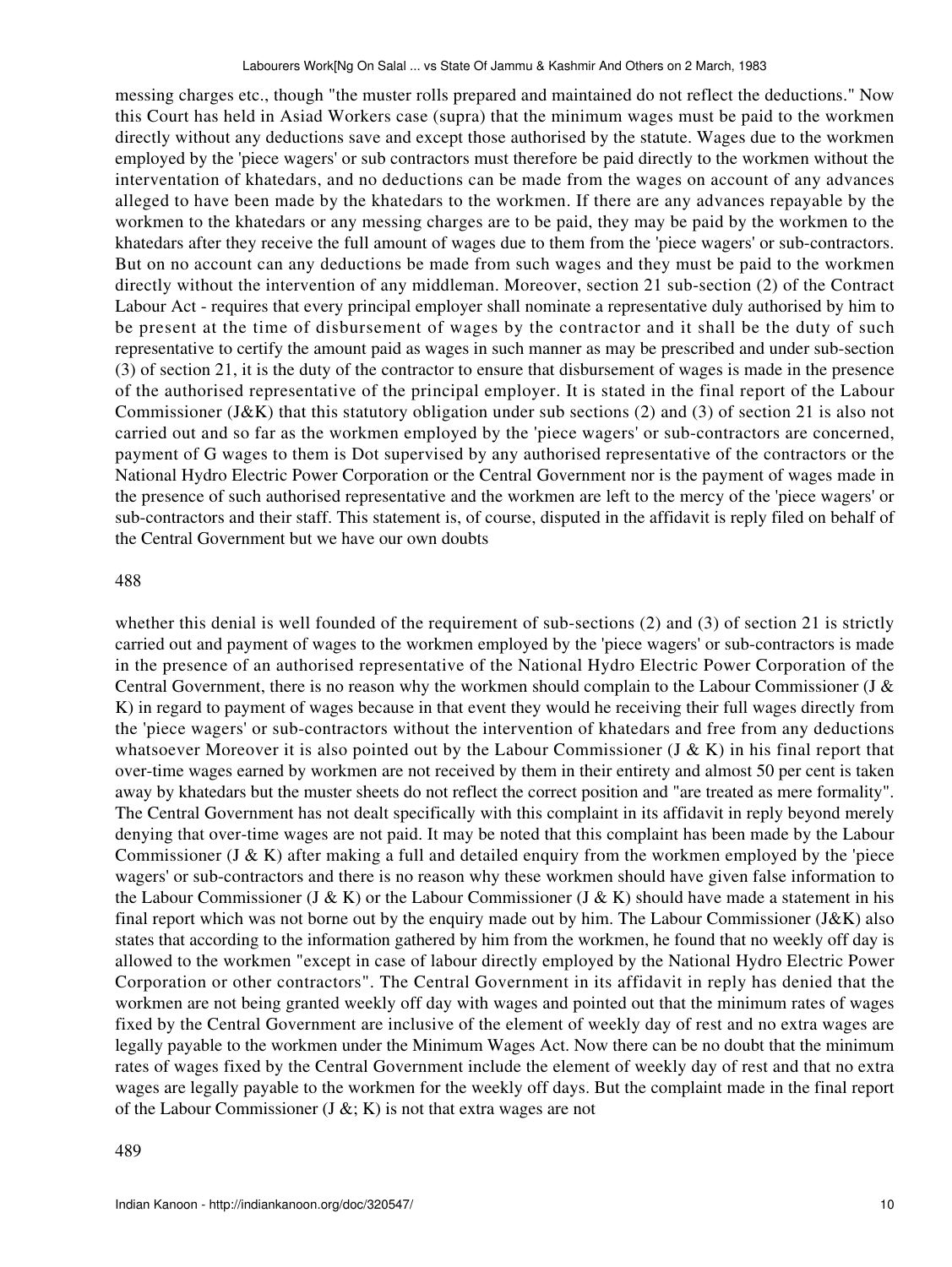being paid to the workmen for the weekly off days but that weekly paid off days are not given to the workmen, meaning thereby that the workmen are required to work even on their weekly paid off days. These complaints have to be remedied by the Central Government by taking appropriate action and the only way in which this can be done effectively is by carrying out periodically detailed inspections and insisting that every payment of wages must be made by the 'piece wagers' or sub-contractors in the presence of the authorised representative of the National Hydro electric power Corporation or of the Central Government. The Central Government has averred in its affidavit in reply that its officers are regularly carrying out inspections and it has given various dates on which such inspections were carried out during the year 1982. The particulars of inspections given by the Central Governments would show that during a period of 12 months, only for inspections were carried out in case of three contractors, two inspections in case of one contractor and one inspection each in case of three other contractors. We find it difficult to accept that these inspections carried out by the officers of the Central Government were adequate. It is necessary to carry out more frequent inspections and such inspections have to be detailed and thorough, for then only it will be possible to ensure scrupulous observance of the labour laws enacted for the benefit of workmen. We would therefore direct the Central Government to tighten up its enforcement machinery and to ensure that thorough and careful inspections are carried out by fairly senior officers at short intervals with a view to investigating whether the labour laws are being properly observed, particularly in relation to workmen employed, either directly or through khatedars, by the contractors as well as the 'piece wagers' or sub- contractors'. The Central Government must also strictly enforce the requirement that payment of wages particularly to workmen employed either directly or through khatedars by the 'piece wagers' or sub-contractors is made in the presence of an authorised representative appointed by the National Hydro Electric Power Corporation or the Central Government and wages are paid directly to the workmen without the intervention of khatedars and free from any deductions whatsoever, except those authorised by law. It is not enough merely to go periodically and examine the muster rolls or muster sheets showing payment of wages, because even where wages are paid through khatedars and deductions are made, the muster rolls or muster sheets would invariably show payment of

## 490

full wages and would not reject the correct position. The Central Government must ensure, and that is the direction we give, that every payment of wages, whether it be normal wages or over-time wages, shall be made directly to the workmen, without any deductions in the presence of an authorised representative of the National Hydro Electric Power Corporation or the Central Government. When payment of overtime wages is made to the workmen, the Central Government must ask its authorised representative to check up with reference to the overtime work done by the workmen, whether they are receiving the full amount of over-time wages due to them or any part of it is being taken away by the khatedars. This evil can to a large extent be eliminated if payment of over-time wages is made directly to the workmen instead of routing it through the khatedars. The Central Government will promptly carry out these directions which are being given by us and will make a report to this Court on or before 30th April, 1983, setting out what steps it has taken for carrying out these directions and how far they have been implemented. It is only if the officers of the National Hydro Electric Power Corporation and the Central Government are sensitive to the misery and suffering of workmen arising from their deprivation and exploiation that they will be able to secure observance of the labour laws and to improve the life conditions of the workmen employed in such construction projects.

There is also one other matter to which our attention has been drawn by the Labour Commissioner (J & K). He has p pointed out in his final report that the National Hydro Electric Power Corporation as also the contractors and 'piece wagers' or sub-contractors are paying to the workmen employed by them wages at the rate of Rs. 9 per day, whereas the minimum wage payable to workmen in the construction industry as per the notification issued by the State of Jammu & Kashmir is Rs. 10 per day. The result is that whereas a workman employed in construction industry in the State of Jammu & Kashmir would be entitled to a minimum wage of Rs. 10 per day a workman employed in the Salal Project which is being carried out in the State of Jammu & Kashmir would be getting only Rs. 9 per day because it is a work which is being carried out by the Central